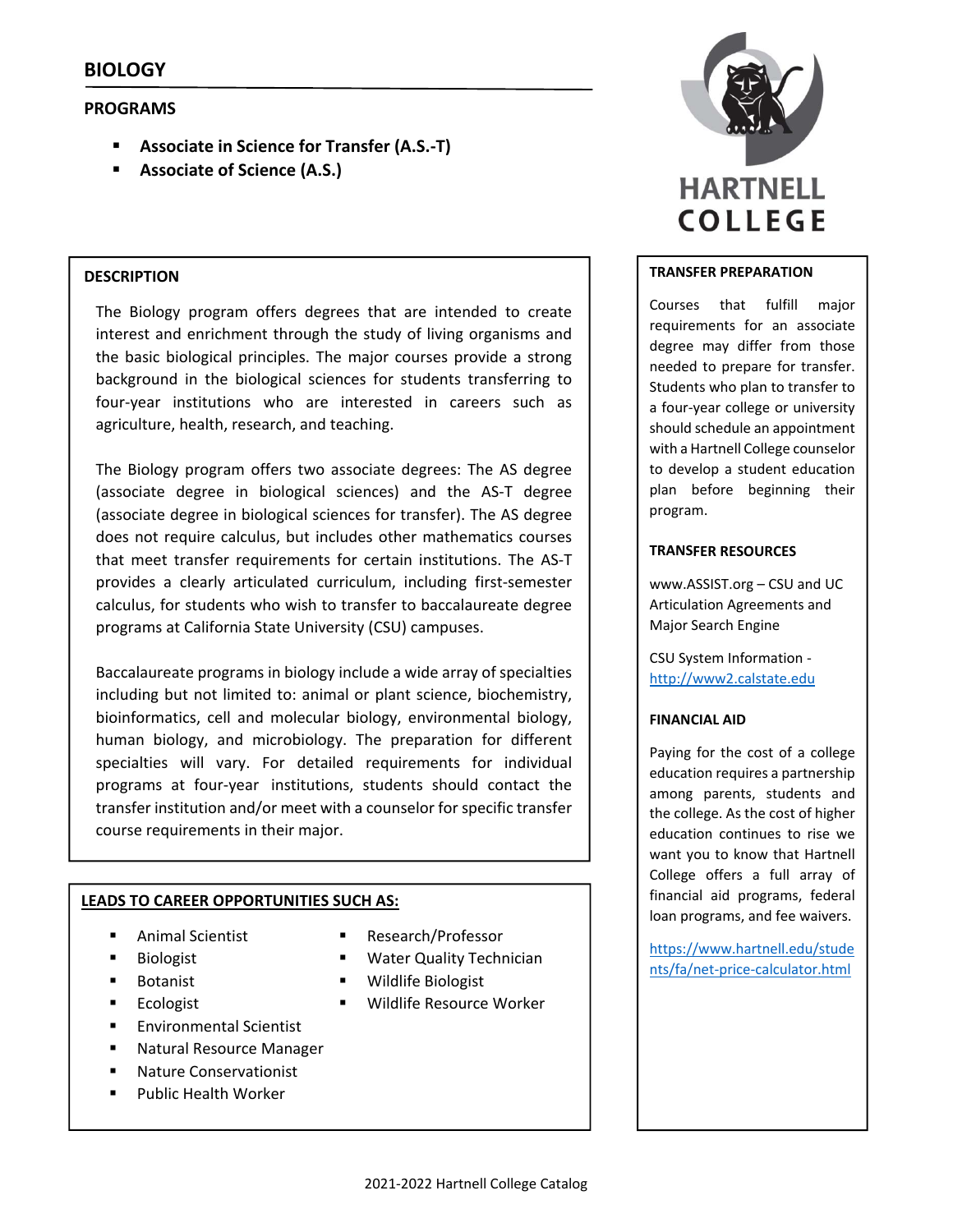# **ASSOCIATE IN SCIENCE FOR TRANSFER**

**Program Outcomes**: Upon successful completion of this program a student will be able to:

- apply the scientific method to problem solving, devising a research plan, and evaluating data and findings.
- describe the structure and function of biological molecules, cells and organelles, and tissues and organ systems of plants and animals.
- apply the principles of heredity at the molecular, cellular, and organismal levels.
- explain the mechanism and evidence of evolution through natural selection.
- **a** apply taxonomic principles to the classification of organisms.
- **describe the flow of energy within organisms and within ecosystems.**

# **Required Major Courses (29 units)**

| BIO-1 - Fundamental Biological Concepts               | 5.0 |  |  |  |
|-------------------------------------------------------|-----|--|--|--|
| BIO-2 – General Zoology                               | 5.0 |  |  |  |
| BIO-3 - General Botany                                | 5.0 |  |  |  |
| CHM-1A - General Chemistry I                          | 5.0 |  |  |  |
| CHM-1B – General Chemistry II                         | 5.0 |  |  |  |
| MAT-3A - Analytic Geometry and Calculus I             | 4.0 |  |  |  |
| <b>Required Courses (Select 1 series 8 units)</b>     |     |  |  |  |
| PHY-2A – College Physics I                            | 4.0 |  |  |  |
| AND                                                   |     |  |  |  |
| PHY-2B - College Physics II                           | 4.0 |  |  |  |
| <b>OR</b>                                             |     |  |  |  |
| PHY-4A - General Physics I/Mechanics                  | 4.0 |  |  |  |
| AND                                                   |     |  |  |  |
| PHY-4B - General Physics II/Electricity and Magnetism | 4.0 |  |  |  |

## **Recommended Major Electives (None Required)**

| $\Box$ CHM-12A – Organic Chemistry I               | 5.0 |
|----------------------------------------------------|-----|
| $\Box$ CHM-12B – Organic Chemistry II              | 5.0 |
| $\Box$ MAT-13 – Elementary Statistics              | 4.0 |
| $\Box$ MAT-3B – Analytic Geometry and Calculus II  | 4.0 |
| $\Box$ MAT-3C – Analytic Geometry and Calculus III | 4.0 |
|                                                    |     |

# **General Education – Required Courses**

*Students must complete one of the following General Education Plans:*

## **CSU‐GE for STEM** *(see page 72)* **33 units**

**IGETC for STEM** *(see page 74)* **31 units**

*Students can double‐count required courses and courses for General Education Electives (Courses Numbered 1‐99) required when degree units plus GE units total fewer than 60.* **ADegreeWith A** Guarantee.com<sup>™</sup> **Associate Degree** for Transfer

In order to earn this degree, students must complete the Associate Degree for Transfer Requirements:

- 1. Completion of 60 semester units or 90 quarter units that are eligible for transfer to the California State University, including both of the following:
	- a. The Intersegmental General Education Transfer Curriculum (IGETC) or the California State University GE – Breadth Requirements (CSU GE‐Breadth).
	- b. A minimum of 18 semester units or 27 quarter units in a major or area of emphasis, as determined by the community college district.
- 2. Obtainment of a minimum grade point average of 2.0

ADTsinclude (AA‐T) and (AS‐T) degrees. The law authorizing these degrees also requires that students must earn a "C" or better in all courses required for the major or area of emphasis. A "P" (Pass) grade is also an acceptable grade for courses in the major if the course is taken on a Pass/No Pass basis.

**TOTAL: 60 UNITS**

**SUBTOTAL: 37 UNITS**